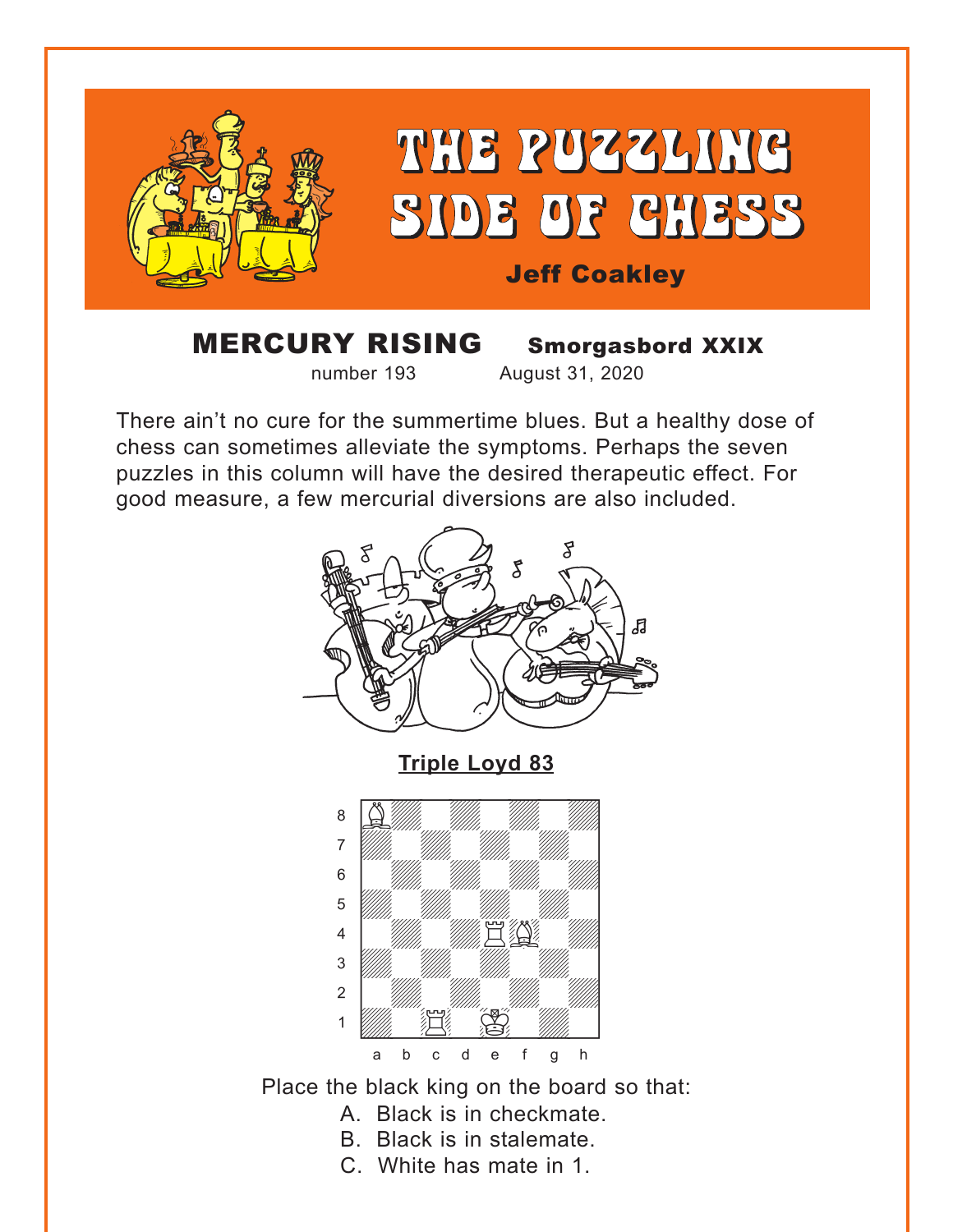<span id="page-1-0"></span>Retro World V (column 191) ended with a rebus in which the last six moves were discovered checks. That led to the following question: "*What is the maximum number of consecutive discovered checks in a legal chess position?*"

### where  $\frac{1}{2}$  is the set of  $\frac{1}{2}$  in the set of  $\frac{1}{2}$ a w*alifu, wa*n wa adwadwadwadwadwadwadwadwadwadwadwadwa 6 *William William William William Communication* **5** William William William 1 4 William William William William  $\frac{1}{\sqrt{2}}$ 2 | *William William William William 1* the contract of the contract of the contract of the contract of the contract of the contract of the contract of a b c d e f g h

### **[Consecutive Disco Check Maximizer](#page-8-0)**

Construct a legal position from which the most consecutive discovered checks are possible. Every move, white and black, must be a discovered check.



#### *Mercury*

Planet Mercury has been observed by stargazers since ancient times. Named for the Roman "messenger of the gods" because of its speedy passage through the heavens, it is only visible near the horizon in the twilight of dawn or dusk.

Mercury is a greyish-brown rock covered in craters. Nothing much happens there. No moon, no atmosphere, no night life.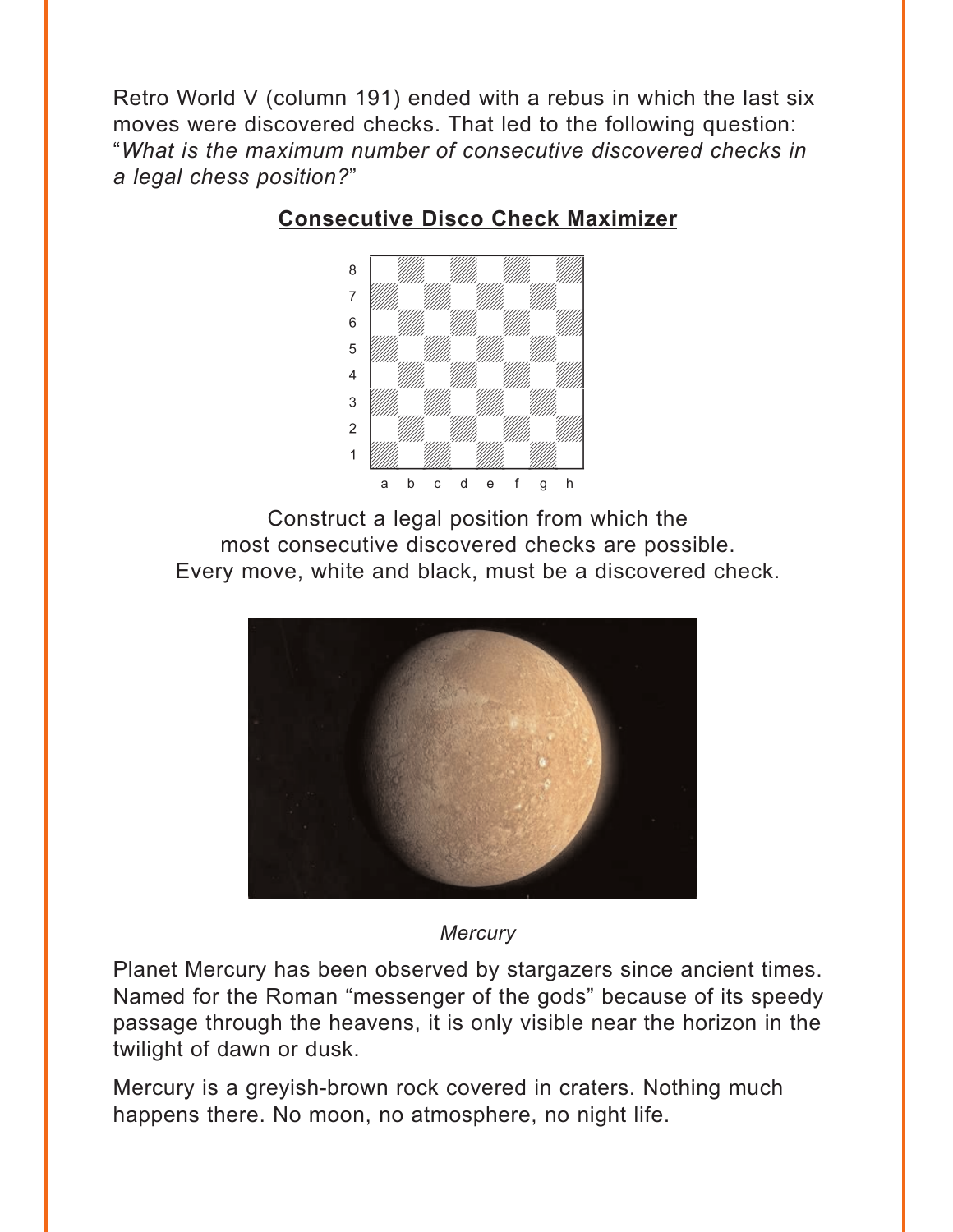<span id="page-2-0"></span>On the *Puzzling Side*, proof games with more than four moves are classified "longer". That designation seems inappropriate today, but when the column began on ChessCafe.com, all the proof games had length 4.0. When problems with more moves were included, I started to number them separately. Now I'm stuck with this distinction. That explains how the following "shortie" got labelled "longer".



Longer Proof Game 80 (4.5 moves)

This position was reached after White's fifth turn. What were the moves?



Mercury, smaller than Earth, larger than our moon, has three claims to fame in the solar system. Its orbital speed (47 km/sec) is the fastest of any planet. Its range of temperatures is the most extreme, from a low of -173° C to a high of 427° C. More interestingly, Mercury is gravitationally locked in a 3:2 spin-orbit resonance with the sun. This means that the planet rotates exactly 3 times for every 2 revolutions around the sun. Its days are twice as long as its years.

A year on Mercury, one orbit of the sun, takes 88 earth days. Each day on Mercury, from dawn to dawn, lasts 176 earth days. Imagine how strange their calendar would be.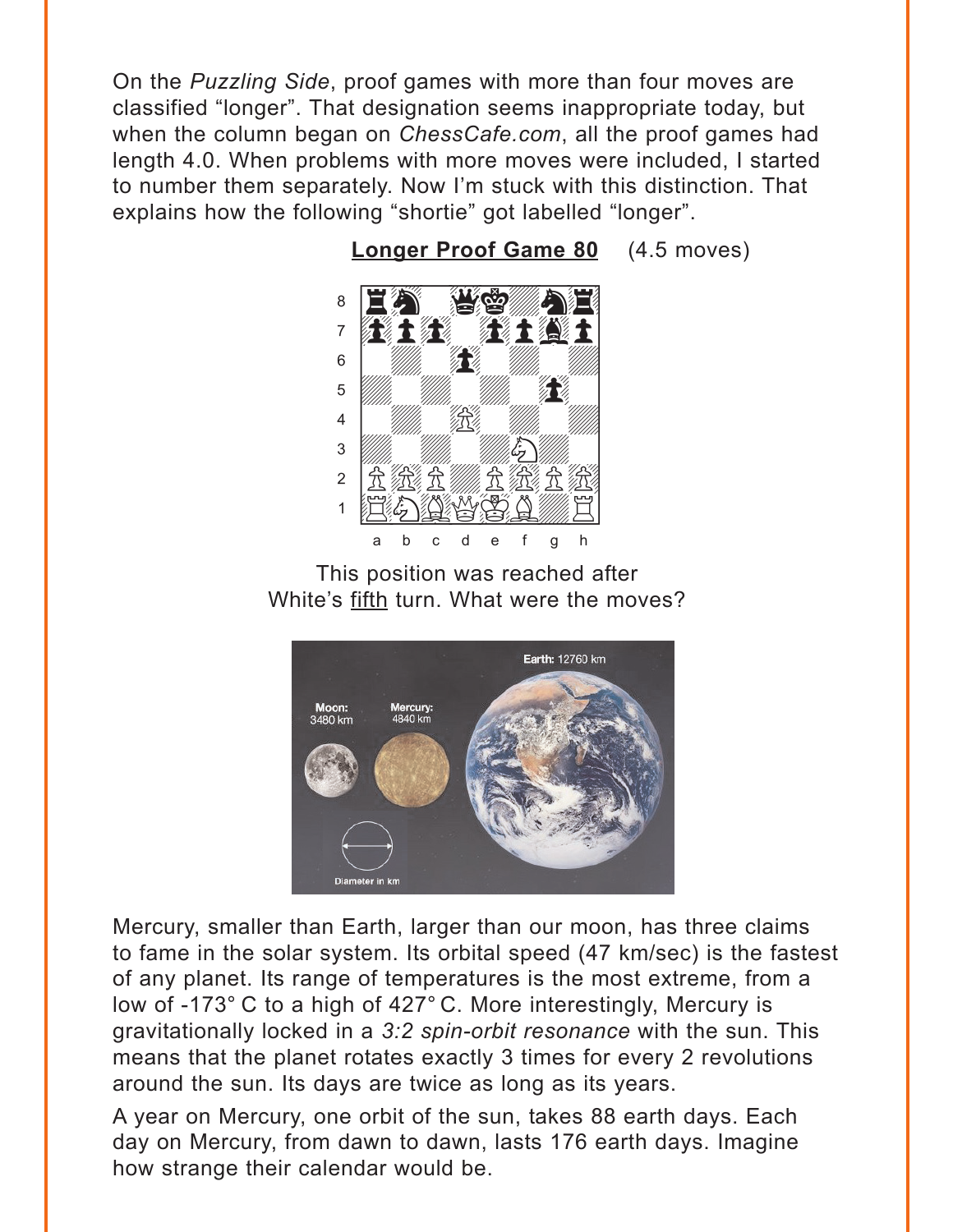<span id="page-3-0"></span>The next position is illegal. It cannot be reached in an actual game.

The solution to this kind of puzzle is a logical argument that proves a contradiction. Identifying a particular piece as the "goof" is not usually possible. But normally there is one feature of the position that underlies any explanation of illegality.



Who's the Goof? 38

Why is this position illegal? Which piece cannot be shifted to a different square to legalise the position?



Mercury, "messenger of the gods", was actually a god himself, with his own temple and holiday in ancient Rome. His various titles included God of Trade and Travel, God of Luck, and God of Trickery.

Son of Jupiter, grandson of Atlas, he roamed the heavens in winged sandals and cap, carrying a herald's staff entwined with two snakes.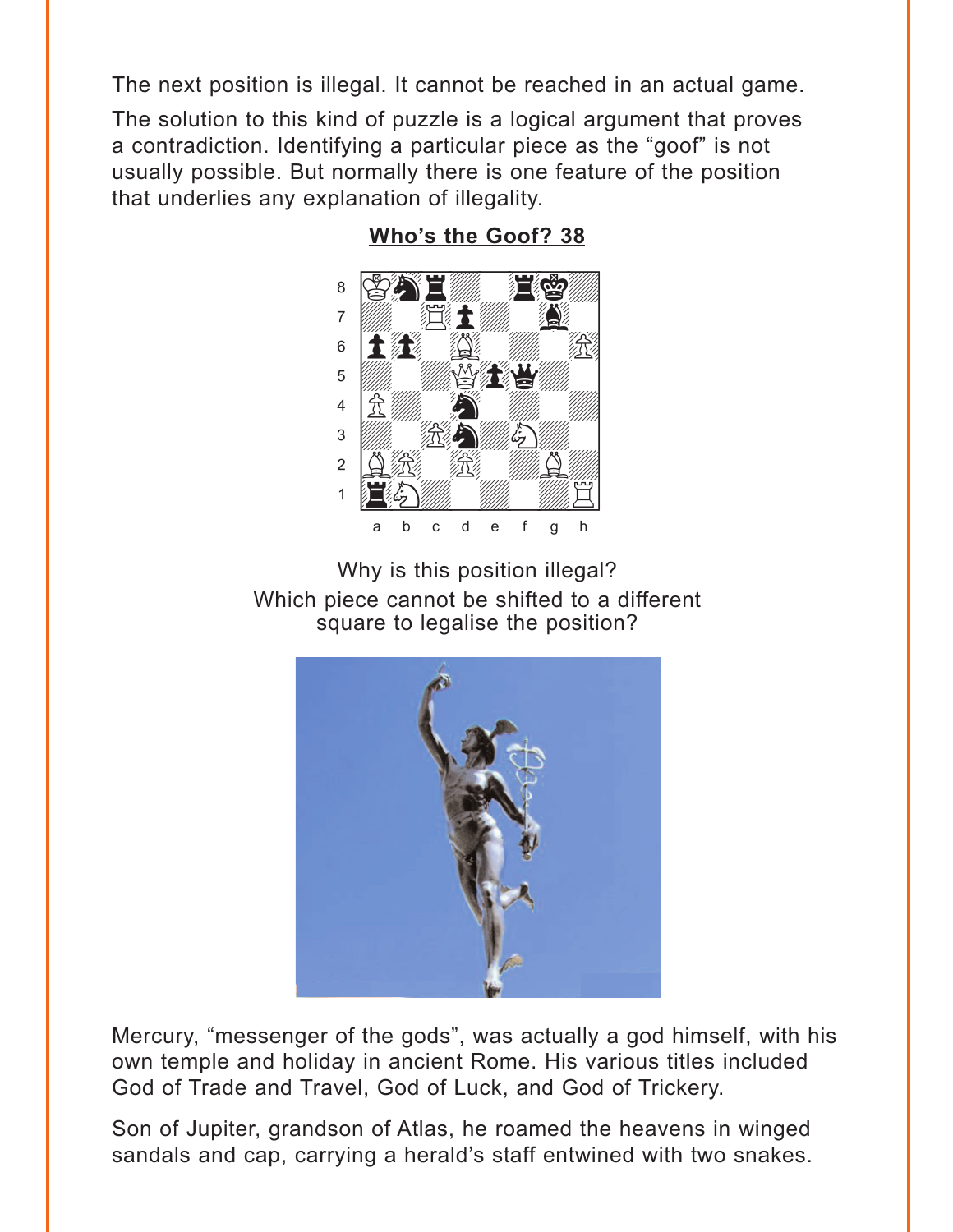<span id="page-4-0"></span>News flash. For what it's worth, the *Puzzling Side* archives now has an expanded index that includes side themes and miscellanea. Things like "Mercury", "Alekhine", and "zugzwang".

**[Multi-Wham 48](#page-11-0)**



White plays thirty-one moves in a row to mate Black.

*Only the last move may give check. Captures are allowed. White may not place their own king in check. Black does not get a turn.*



Mercury is a shiny silver liquid metal. It is the only metallic element that is liquid at normal temperatures on Earth. Also known as "quicksilver", its atomic symbol is Hg, from the Greek *hydragyros* (water silver). Its most unusual property is the way it can be broken into separate beads and then reformed into a larger mass.

Besides its use in thermometers and barometers, Mercury also has many electronic and pharmaceutical applications. But be careful. Mercury and its compounds are very toxic.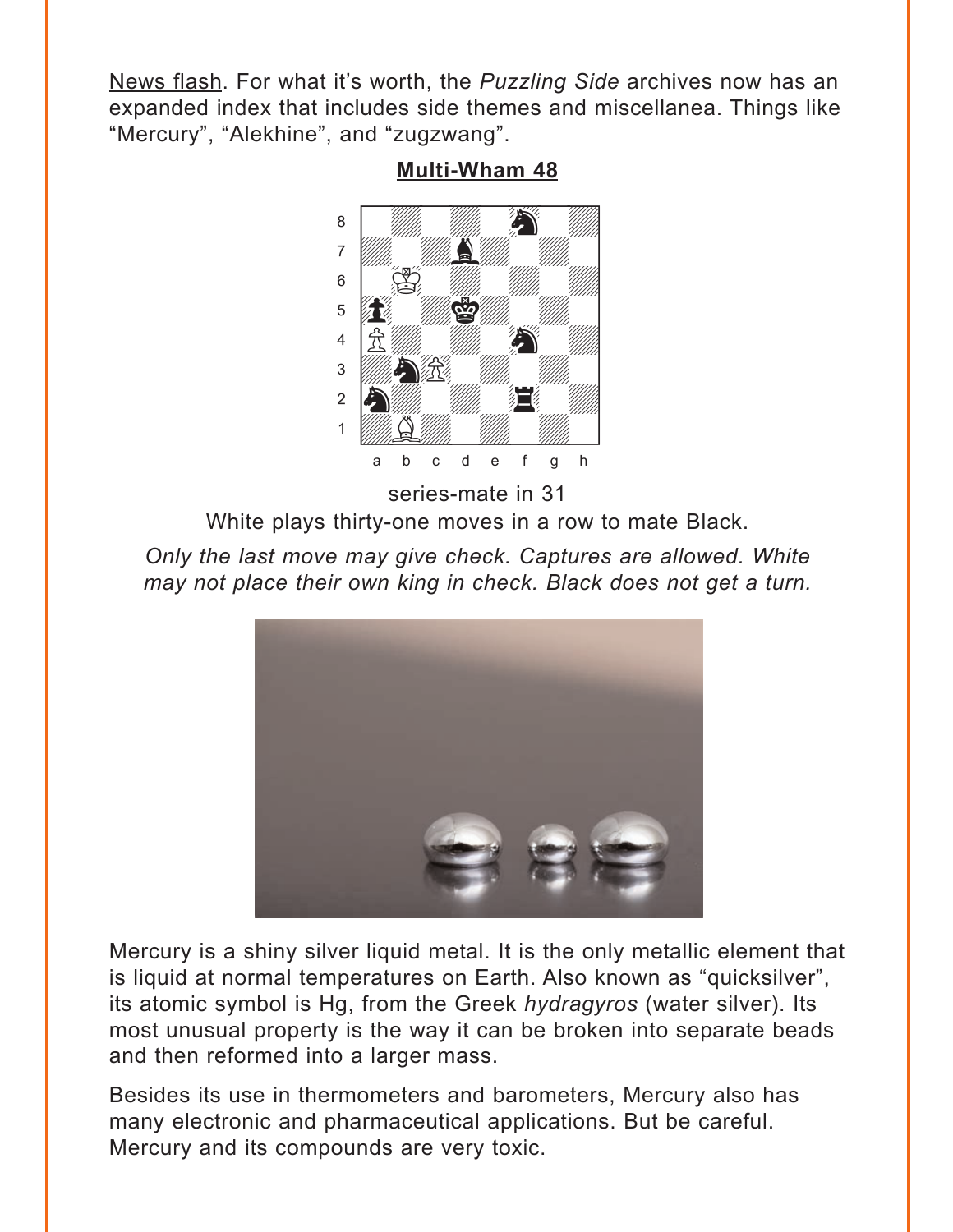<span id="page-5-0"></span>This column concludes with a pair of rebuses. The first will test your tactics and your temperature.



Each letter represents a different type of piece. Uppercase is one colour, lowercase is the other. Determine the position and, if possible, the last move.



*1950 Mercury* 

Mercury is a make of automobile manufactured by the Ford Motor Company from 1938 to 2010. From the stodgy sedans of the 1940s to the sleek Cougar of the 1960s, Mercury had its own distinctive style. They don't make cars like that anymore.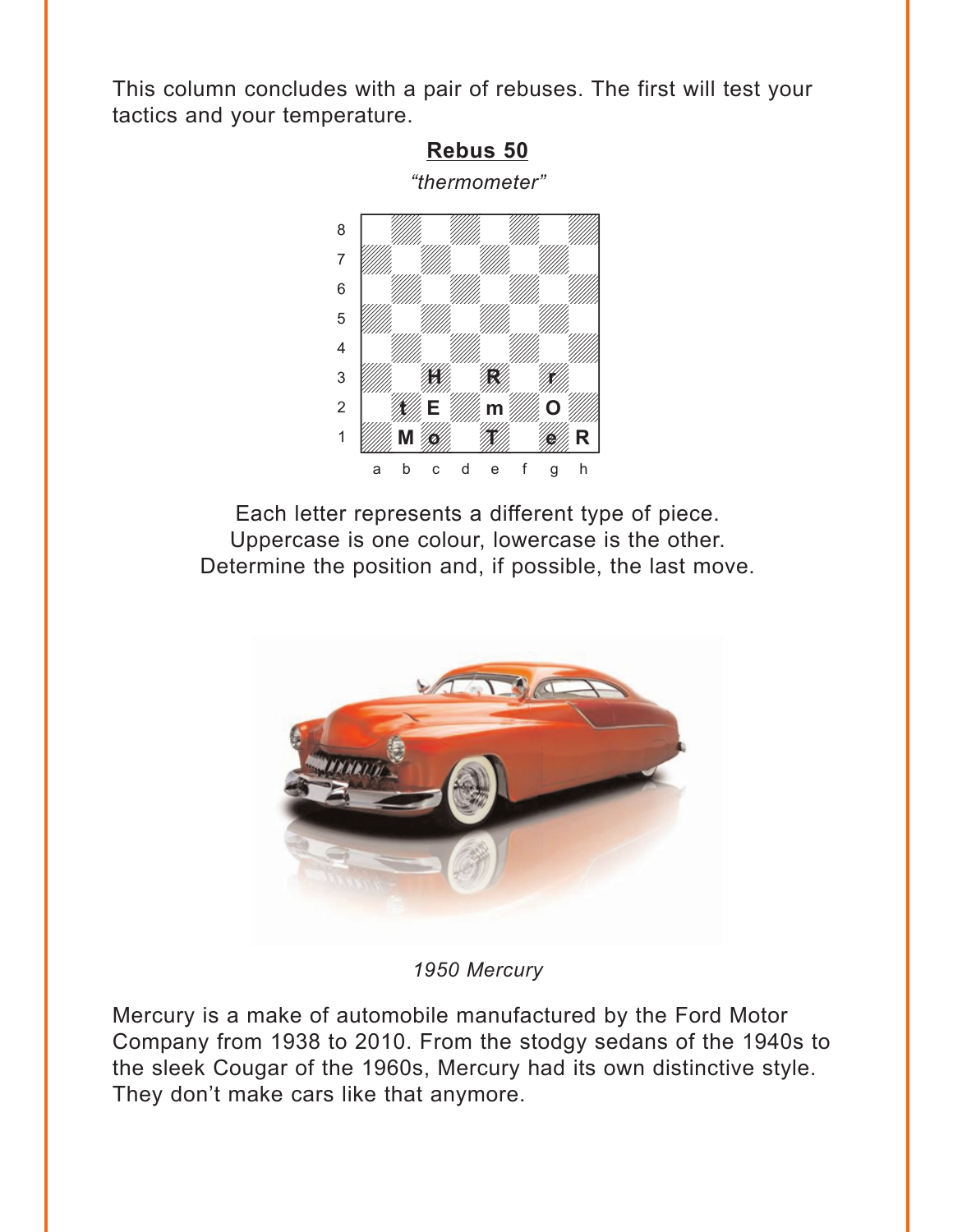<span id="page-6-0"></span>Thanks to Yan Lim from Singapore for his timely e-mail pointing out a diagram error in one of the rebuses from column 192. The mistake was corrected soon after the initial posting. And hopefully went unnoticed by other solvers.

**[Rebus 51](#page-15-0)**



Each letter represents a different type of piece. Uppercase is one colour, lowercase is the other. Determine the position and the last move.



*Another One Bites the Dust.*

Freddie Mercury (1946-1991), the flamboyant lead singer of Queen, was born Farrokh Bulsara in Zanzibar. He got the nickname "Freddie" while attending boarding school in India. In 1970, having moved to England and joined the band, he adopted the stage name Mercury. A star had arisen.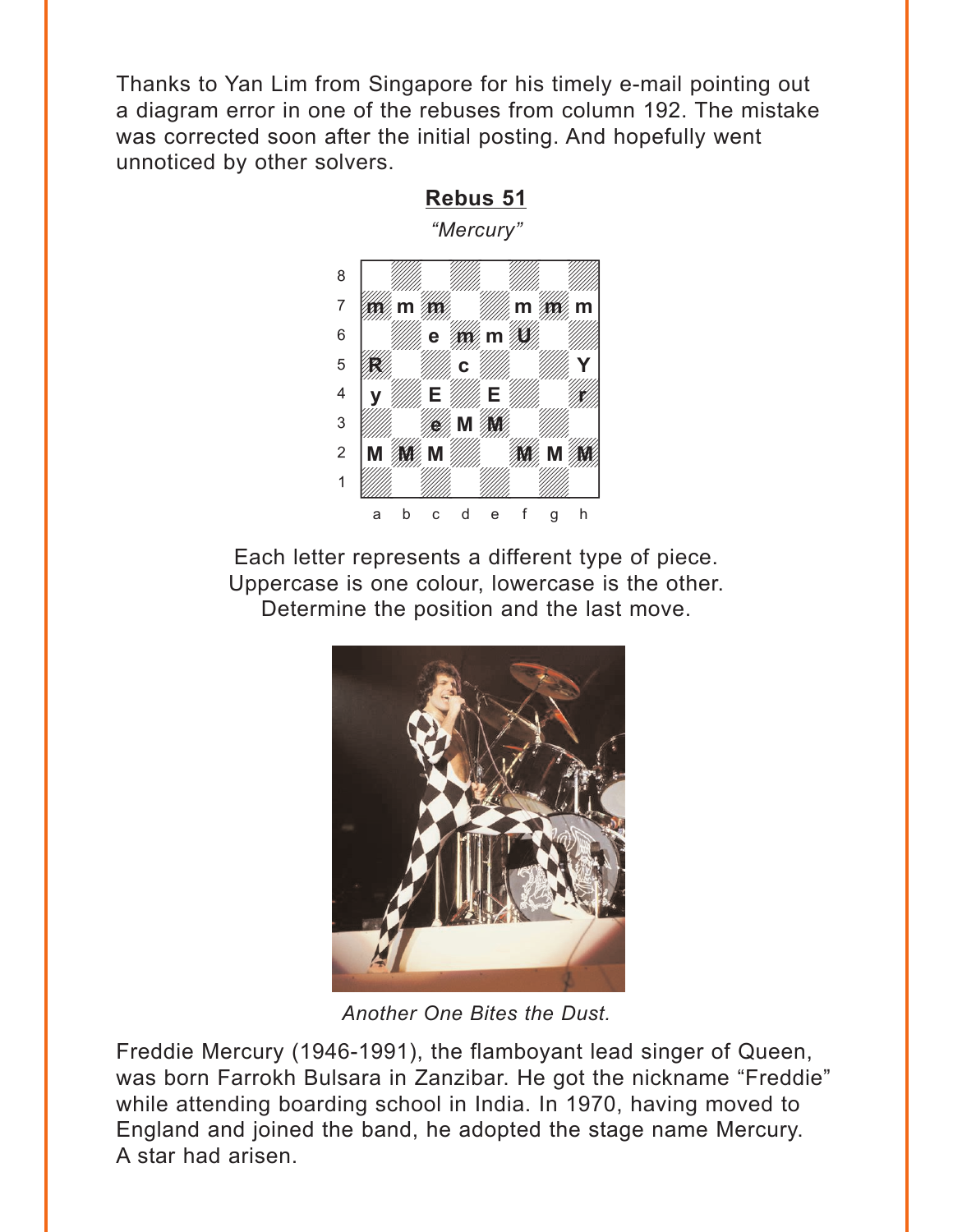# <span id="page-7-0"></span>**SOLUTIONS**

All problems by J. Coakley, *Puzzling Side of Chess* (2020). Rebuses 50-51 are joint compositions with Andrey Frolkin.

**PDF hyperlinks.** You can advance to the solution of any puzzle by clicking on the underlined title above the diagram. To return to the puzzle, click on the title above the solution diagram.

*Archives***.** Past columns are available in the *Puzzling Side* archives.





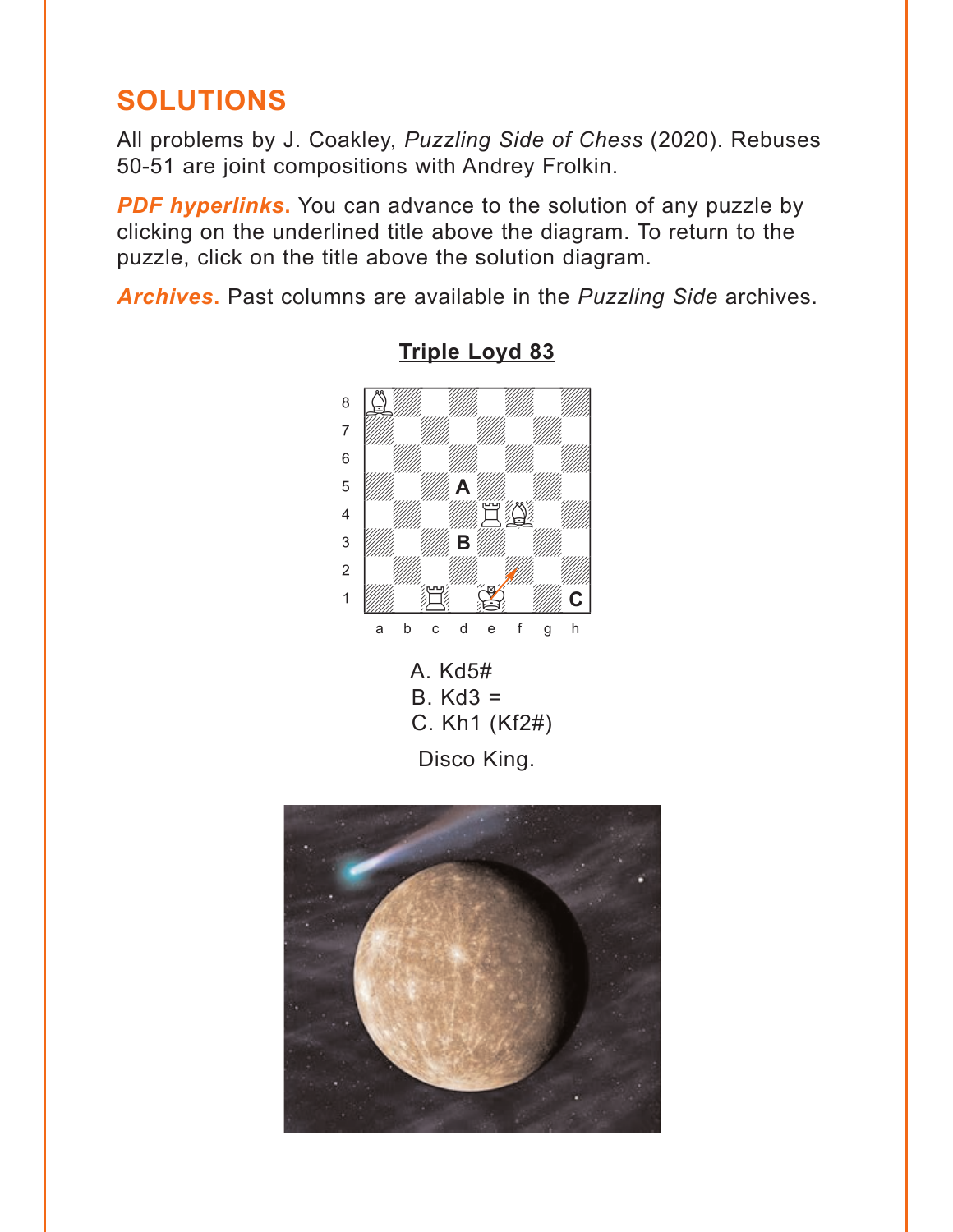### <span id="page-8-0"></span>**Consecutive Disco Check Maximizer**



9 consecutive discovered checks. Can anyone achieve ten? Or more? [See column 195 for the new record of 12.]





1.d3 d6 2.d4 Bh3 3.Nxh3 g5 4.Ng1 Bg7 5.Nf3 White pawn tempo. White knight switchback and go.

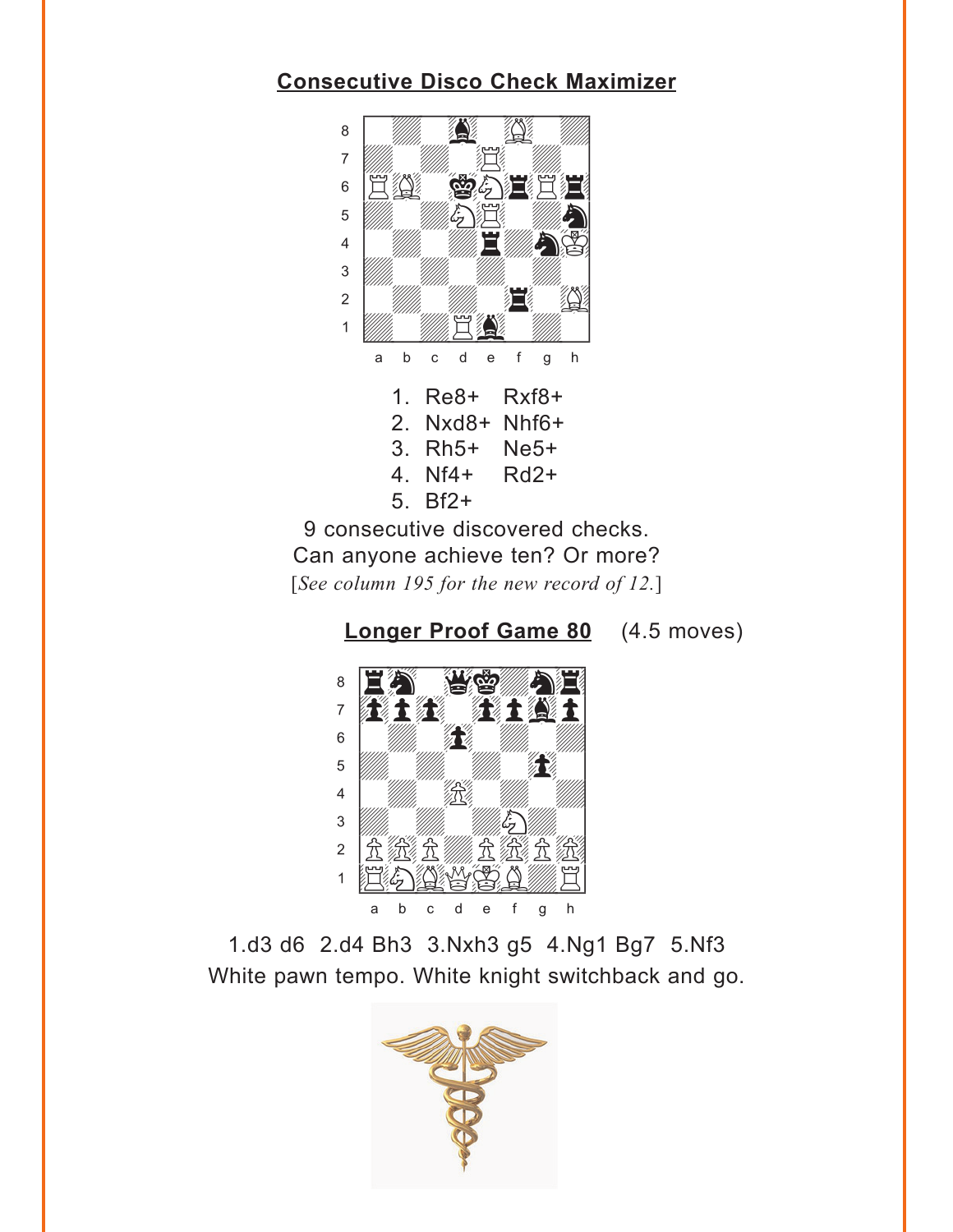### **[Who's the Goof? 38](#page-3-0)**

<span id="page-9-0"></span>

The position is illegal because White cannot have two light-square bishops, given the pawn formation and number of missing pieces.

#### *Analysis*

- a) White is missing 2 pieces. Unmoved pawns on b2 and d2 show that the original light-square bishop was captured on c1. So only one white piece is available for capture elsewhere.
- b) White has 2 promoted bishops (one dark, one light).
- c) Black is missing 3 pieces: a light-square bishop and 2 pawns.
- d) Black has 2 promoted pieces: rook and knight.
- e) Black is in check from the queen on d5. The last move had to be the capture 1.Qxd5+. Otherwise the king was already in check by the bishop on a2. So only two black pieces are available for capture elsewhere.
- f) Strategically, the piece placement in this position is illogical. But the basis of its illegality is the kingside pawn formation. There are no pawns on the fg-files. White has a passed pawn on the h-file. Black has a passed pawn on the e-file. This pawn formation could be achieved by means of two 'pawn x pawn' captures or by one 'pawn x pawn' capture and two 'pawn x officer' captures.
- g) One missing black piece is the c-pawn. It did not promote because it would need two captures to pass the white c-pawn and promote on a1, c1, or e1. Only one white piece is available for capture.
- h) The black c-pawn was not the piece taken on d5 by the white queen. To reach d5, the black c-pawn would have to capture the only missing white piece (disregarding Bc1). The remaining missing pieces would be a black bishop and black pawn. Their capture is insufficient to account for the kingside pawn formation.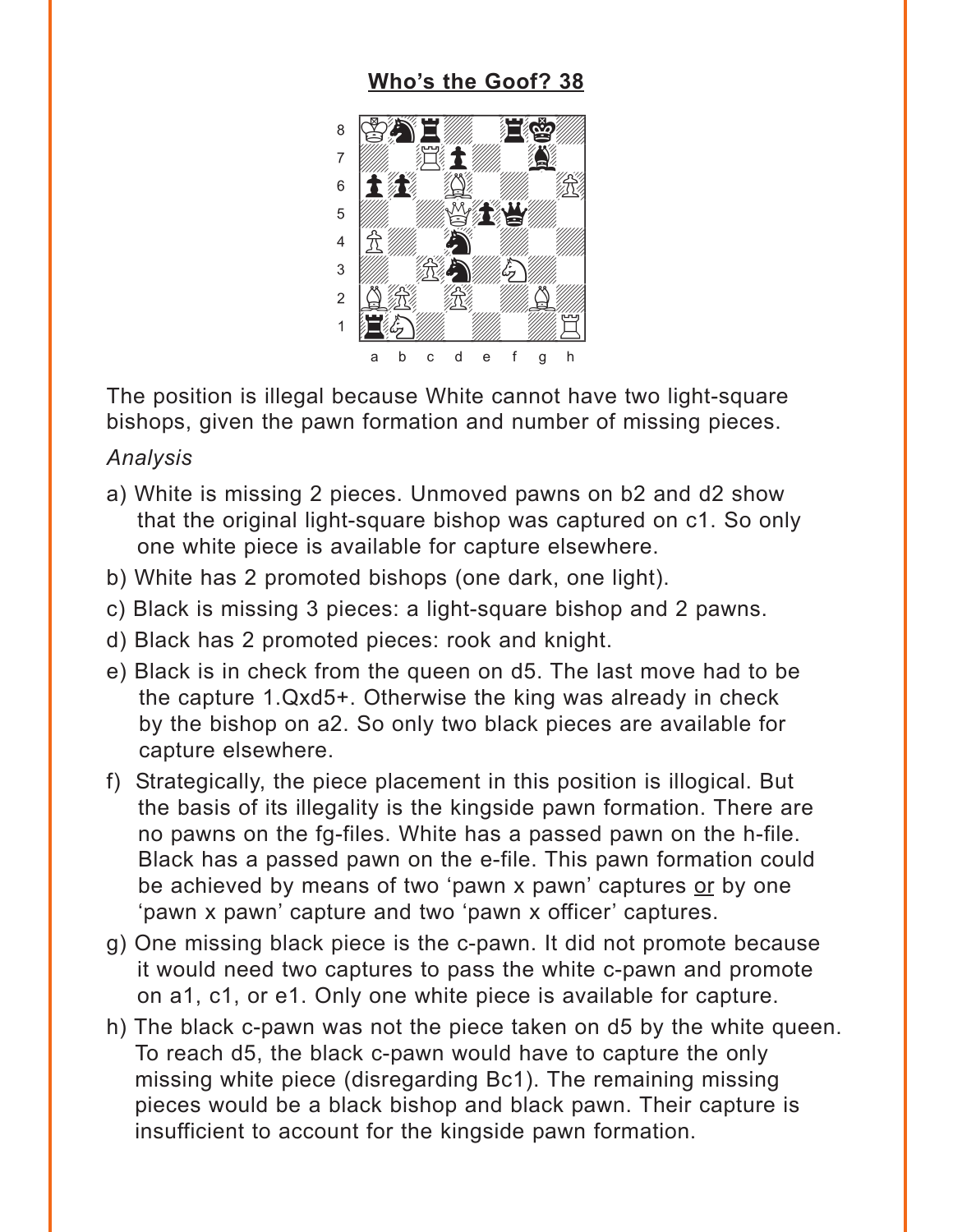

- i) Thus, the black c-pawn was captured on the c-file.
- j) So only two missing pieces (one white, one black) are available to explain the kingside formation. They must be pawns. This means that the piece captured on d5 was Black's light-square bishop.
- k) To achieve the kingside pawn formation, the two 'pawn x pawn' captures must each occur in their own separate sector (two adjacent files). In this case, one capture on the ef-files and the other on the gh-files.
- l) Now consider the colour of the promotion squares.
	- i1) If White captured on the ef-files, it had to be exf because Black has a pawn on the e-file. Two white pawns would promote on the dark square f8.
	- i2) If White captured on the gh-files, it had to be gxh because White has a pawn on the h-file. One white pawn would promote on the dark square h8. Black's capture on the ef-files had to be ...fxe because there is a black pawn on the e-file. The white f-pawn would promote on the dark square f8.

Therefore, White could not promote a light-square bishop, so the position is illegal.

No specific piece is the "goof". In fact, there is only one piece that cannot be shifted to a different square to legalise the position: the white a-pawn. It is the only piece that is for sure not the goof!

The following changes each legalise the position. a) Kg8 to h8, b) Ka8 to c4, c) any black officer to e6, d) Qd5 to b3, e) Bd6 to c1, f) Bg2 to g3, g) Ba2 to a3 (or c2), h) any white rook or knight to b3, i) b2 to b3 (or b4), j) c3 to c4, k) d2 to c4, l) h6 to g6, m) a6 to c4, n) b6 to b3, o) d7 to c4, p) e5 to f6.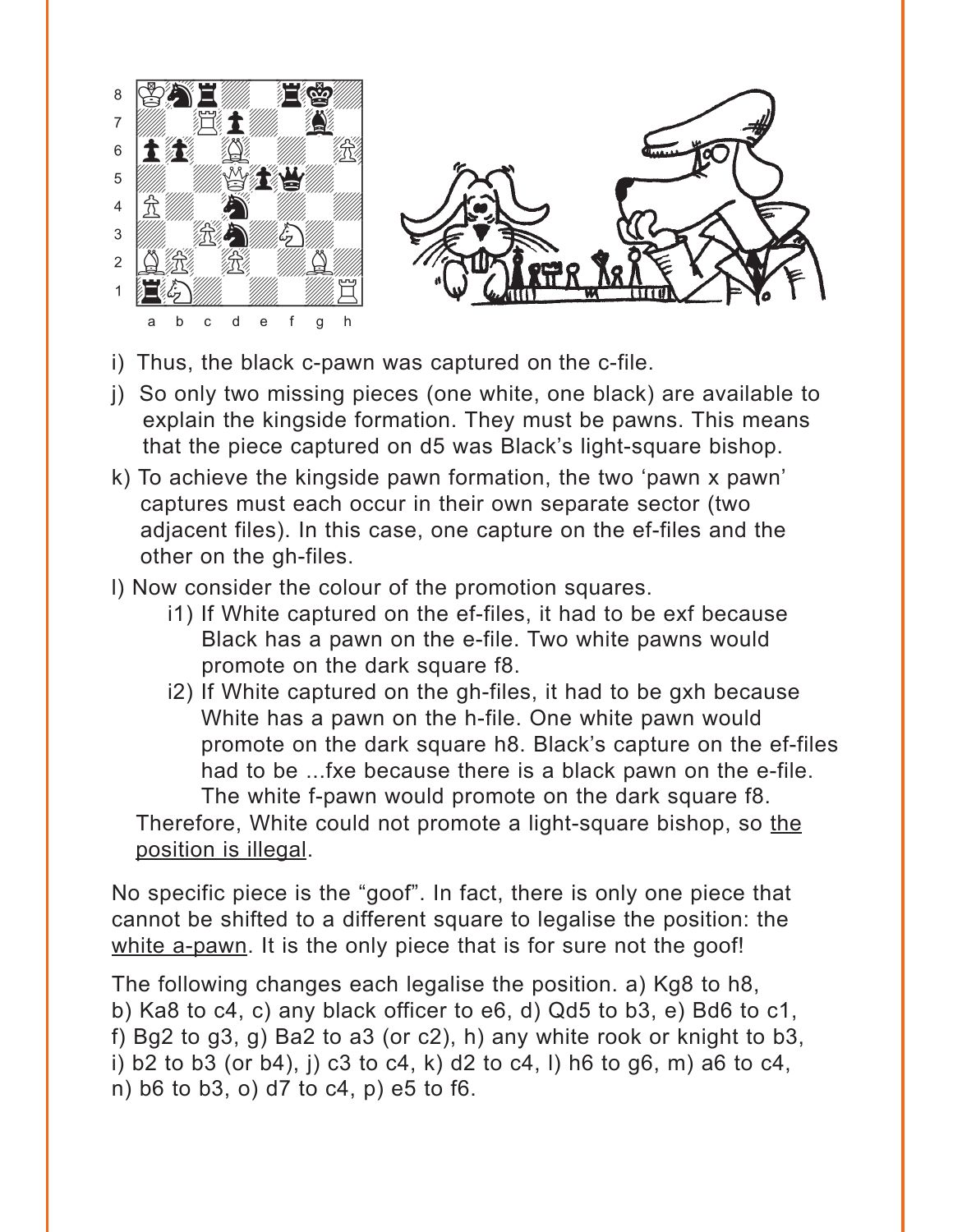#### **[Multi-Wham 48](#page-4-0)**

<span id="page-11-0"></span>

To free the a-pawn, White has to capture the black pawn on a5, which is guarded by the knight on b3. The white bishop cannot capture the knight because it would be check. So the king must journey to b3. Along the way, he will have to capture the black rook.

1.Kc7 2.Kd8 3.Ke7 4.Kf6 5.Kg5 6.Kh4 7.Kg3 8.Kxf2

9.Ke1 10.Kd1 11.Kc2 12.Kxb3



13.Kc2 Now the king returns to capture a5. The shortest route includes capturing the knight on f4. Taking the knight on a2 would delay mate by two moves.

14.Kd2 15.Ke3 16.Kxf4 17.Kg5 18.Kf6 19.Ke7 20.Kd8

21.Kc7 22.Kb6 23.Kxa5 24.Kb6

Standing on b6 for the fourth time!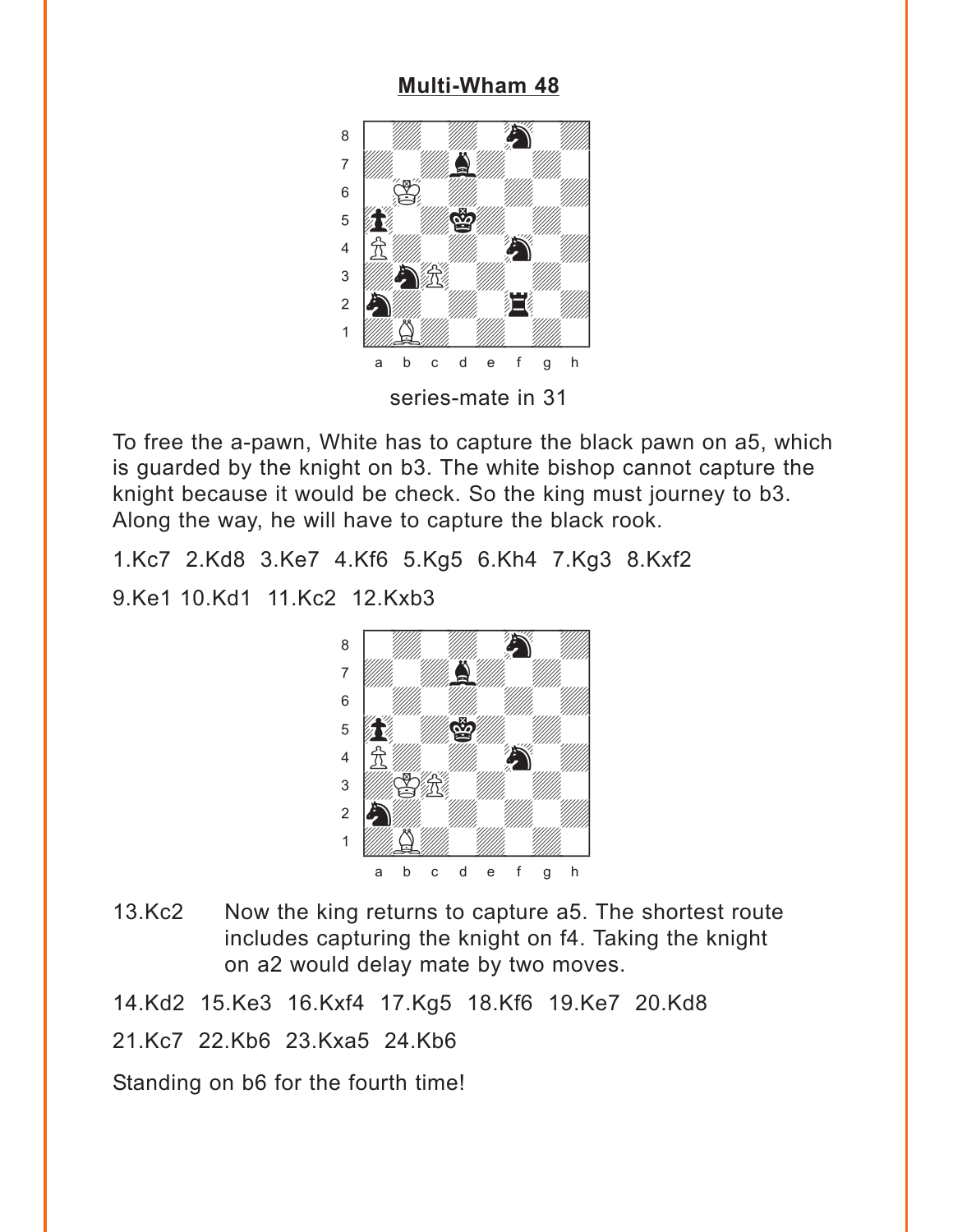

# 25.a5 26.a6 27.a7 28.a8=R

Promoting to queen after 28.Kb7 29.a8=Q takes one move too long. For example, 30.Bf5 31.Qa7 32.Qd4# or 30.Qd8 31.Qe7 32.Bxa2#



# 29.Re8 30.Re6 31.Bxa2#



*Mercury Falling*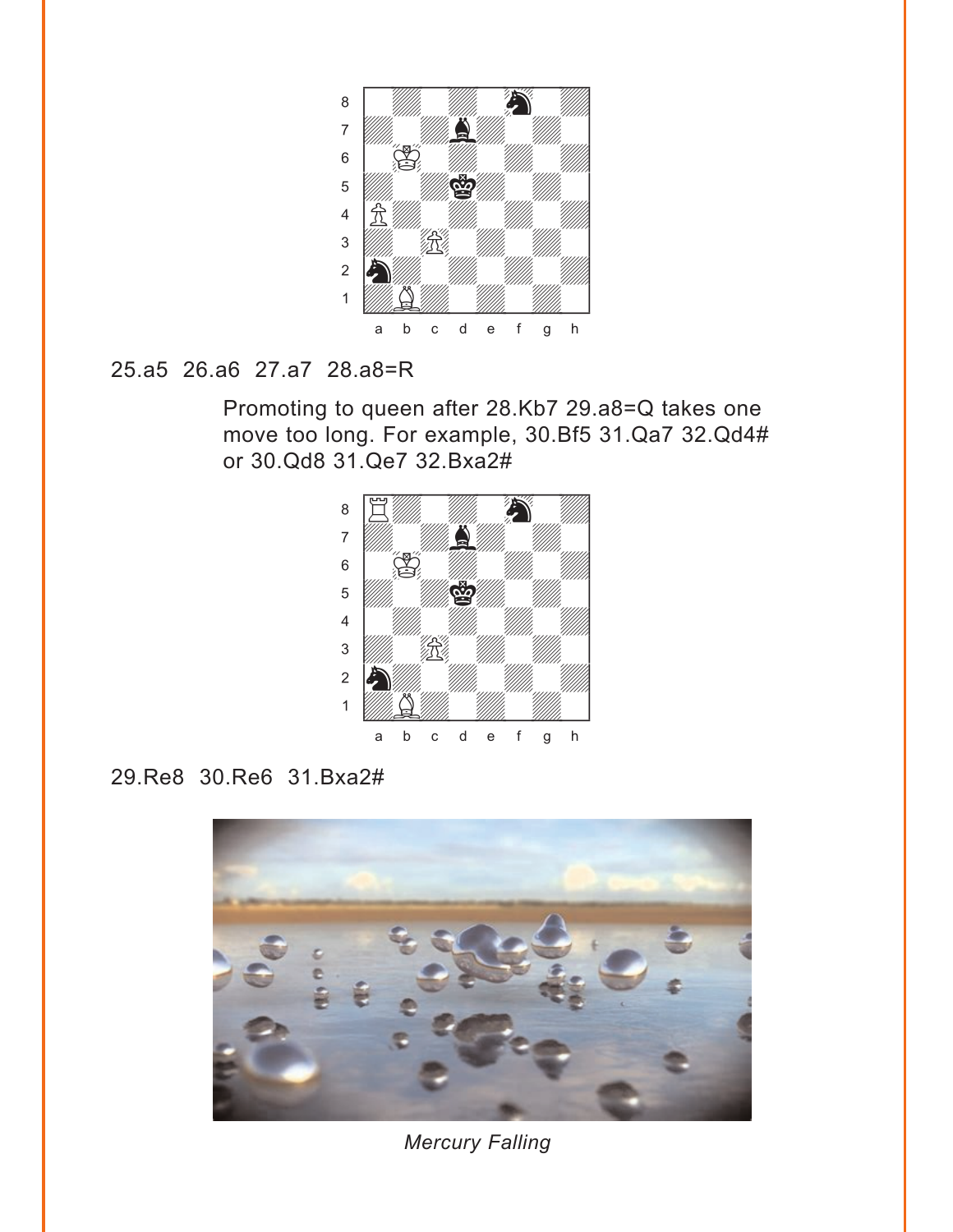<span id="page-13-0"></span>**[Rebus 50](#page-5-0)** Andrey Frolkin & Jeff Coakley 2020 *Puzzling Side of Chess* "thermometer"  $\mathcal{B} = (EMOT)$  Letters with one uppercase, one lowercase.  $H = \hat{\mathbb{Z}}$  Only letter not on 1st rank.  $E \neq \mathcal{B}$  If  $E = \mathcal{B}$  O  $\neq \mathcal{B}$  Both kings in check (c1 g2).  $T \neq \mathcal{B}\mathcal{Z}$  Both kings in check (b2 e1). So queen and rook must be assigned to MR.  $MR \neq \left(\frac{M}{2}\right)$  Both kings in check (e2 h1). M ≠  $\mathbb{S}$  If M =  $\mathbb{S}$  O ≠  $\mathbb{S}$  Both kings in check (c1 g2).  $T \neq \mathcal{B} \mathcal{Z}$  Both kings in check (b2 e1). So queen and rook must be assigned to ER.  $ER \neq \langle \check{\mathbb{Z}} \check{\mathbb{Z}} \rangle$  Impossible double check (c2 e3). O ≠  $\bullet$  If O =  $\bullet$  M ≠  $\bullet$  Example H in  $S$  in check (b1 e2).  $E \neq \mathcal{B} \mathbb{E}$  Both kings in check (c2 g1). So queen and rook must be assigned to RT.  $TR \neq \binom{M}{2}$  Both kings in check (e1 g3).  $T = \mathfrak{B}$  $M \neq \frac{M}{2}$  Both kings in check (b1 e2).  $E \neq \mathcal{B} \mathbb{E}$  Both kings in check (c2 g1).  $ME = (\hat{\mathbb{Q}}\hat{\mathbb{Q}})$  $OR = \langle \mathcal{Q} \mathbb{Z} \rangle$  The king on e1 is in check by the O on c1.  $caps = white$  If caps = black. Both kings in check (pawn c3).  $T =$ king  $H =$  pawn  $E =$  knight  $R =$ rook  $M = b$ ishop  $O =$ queen caps = white last move: 1...Bd1>e2+ with the set of the set of the set of the set of the set of the set of the set of the set of the set of the set of the set of the set of the set of the set of the set of the set of the set of the set of the set of the set a **chunga a chunga a chunga a chunga a chunga a** àdwdwdwdw] 6 William William William William  $\overline{\mathcal{L}}$ 4 William William William William  $\frac{1}{2}$  $2\frac{1}{2}$ 1*WAY* 8 21 a b c d e f g h with the set of the set of the set of the set of the set of the set of the set of the set of the set of the set of the set of the set of the set of the set of the set of the set of the set of the set of the set of the set a **chunga a chunga a chunga a chunga a chunga a** àdwdwdwdw] 6 William William William William  $\overline{\mathcal{L}}$ 4 William William William William 3 William Hollen Hollen 2 **Web E** William Milliam O William 1 WMW WA a b c d e f g h **H R r M***right Times The Reit* **R**  $(7 + 5)$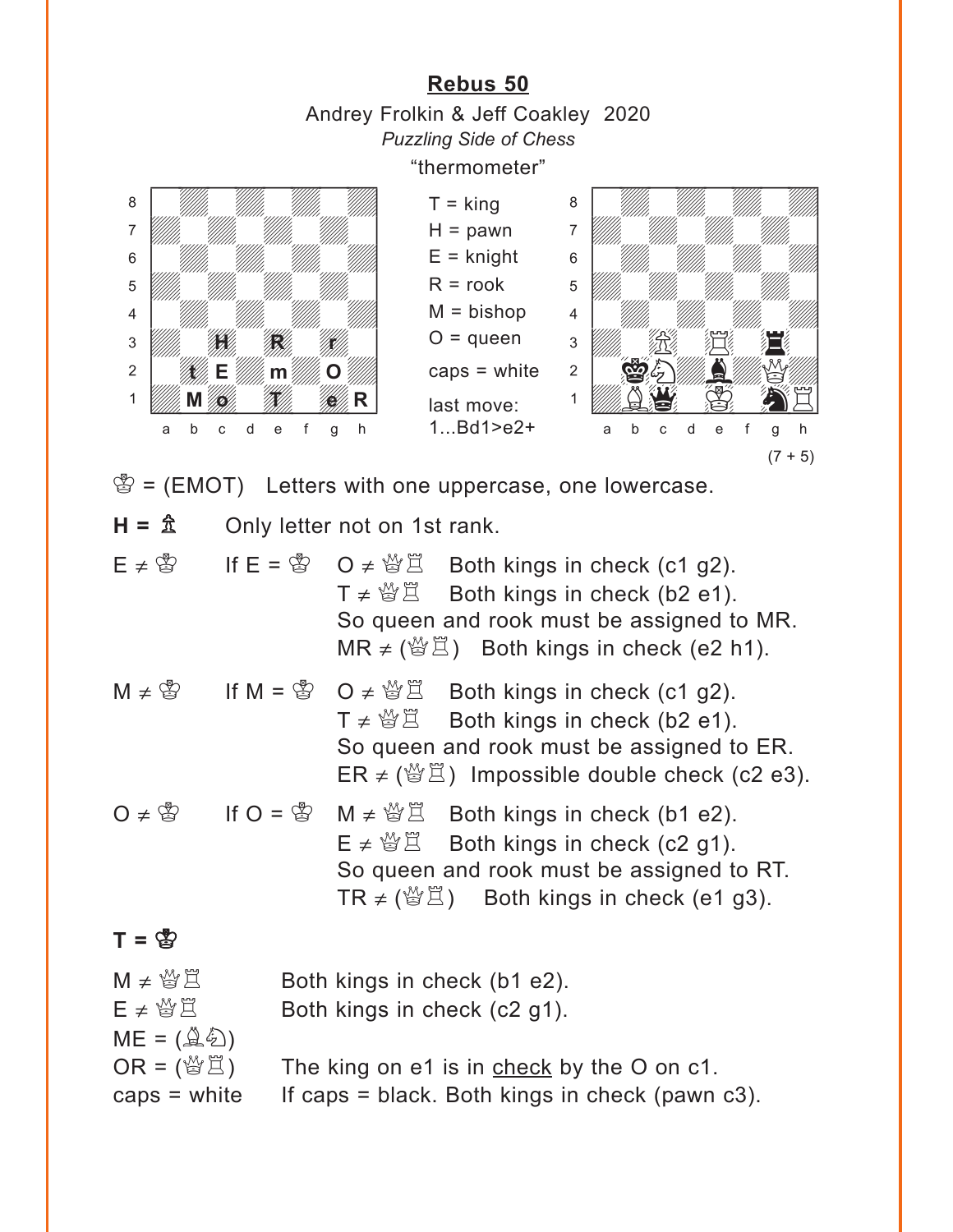

The check by O/c1 ( $\mathcal{L}$  or  $\mathbb{Z}$ ) could only happen by a discovery.

 $M = \mathbf{A}$  Only possible discovered check.

last move: 1.Bd1>e2+ It may or may not have been a capture.

 $E = \sum_{i=1}^{N}$ 

 $R \neq \frac{M}{Q}$  If  $R = \frac{M}{Q}$  Impossible double check (c1 g3).

- $R = \overline{Z}$
- **O** = 營



*Mercury Cougar*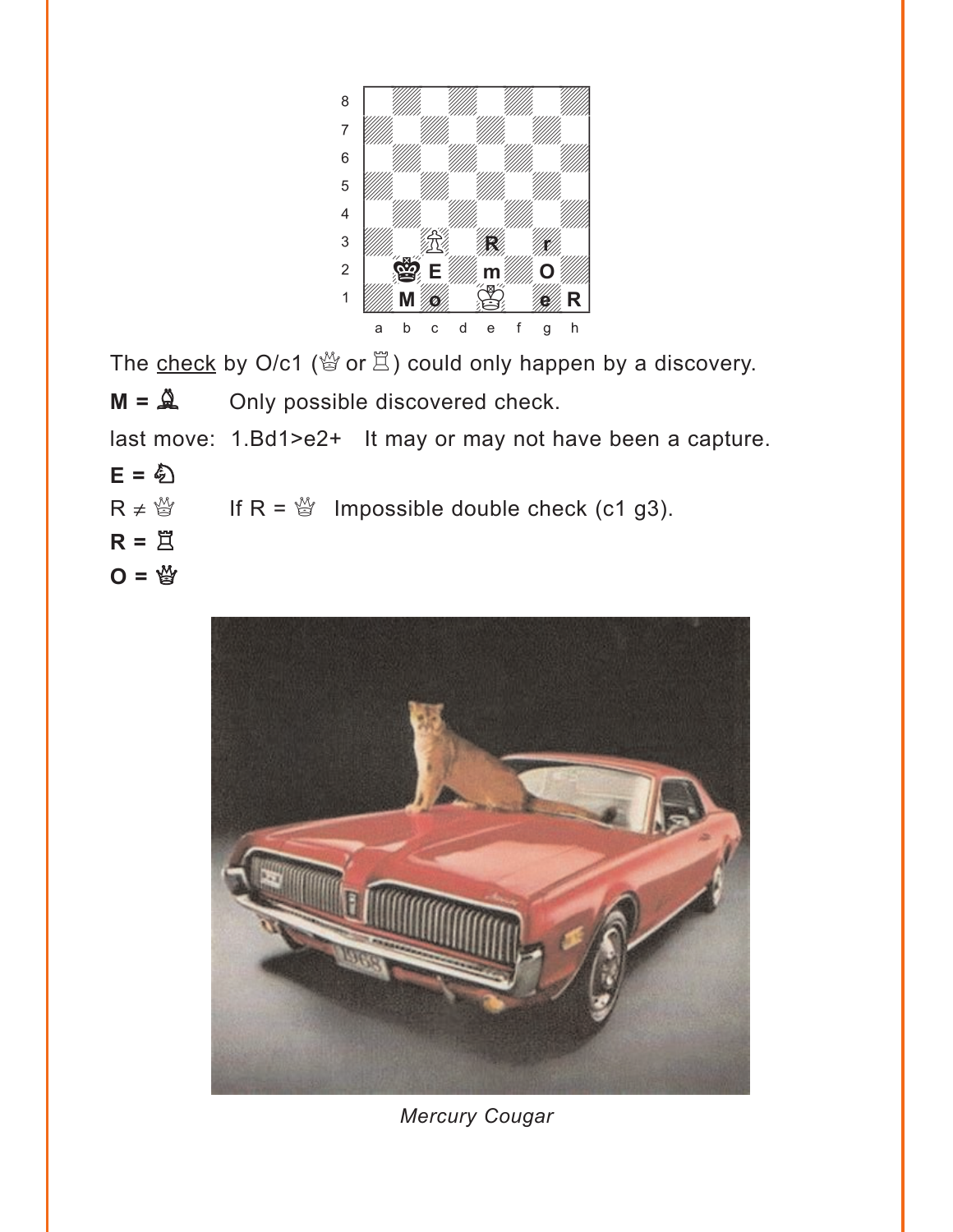# **[Rebus 51](#page-6-0)** Andrey Frolkin & Jeff Coakley 2020 *Puzzling Side of Chess* "Mercury"

<span id="page-15-0"></span>

 $\mathcal{B} = (RY)$  Letters with one uppercase, one lowercase.

 $M = \hat{\mathbb{Z}}$  There are 16 M's on the board, so it seems likely that they are the pawns. That is the case. However, it is not a given. With 6 missing pieces, 12 promotions (M) plus two passed pawns (R or Y) are possible.

> If  $M \neq \hat{\mathbb{Z}}$ , both kings (R or Y) are in check by M regardless of which piece is assigned to M. Therefore  $M = \hat{\mathbb{Z}}$ .

caps = white If caps = black, the 16 inverted pawns (white above black) would require 8 captures.

 $RY = (\&\&)$  or  $(\&\&)$  If R or Y =  $(\& \&)$  Both kings in check.

The E's are the keys to solving this puzzle. They are also the rooks.

- $E \neq \frac{M}{Q}$  With all pawns on the board, there cannot be 4 queens.
- $E \neq \hat{A}$  Both capital E's are on light squares.

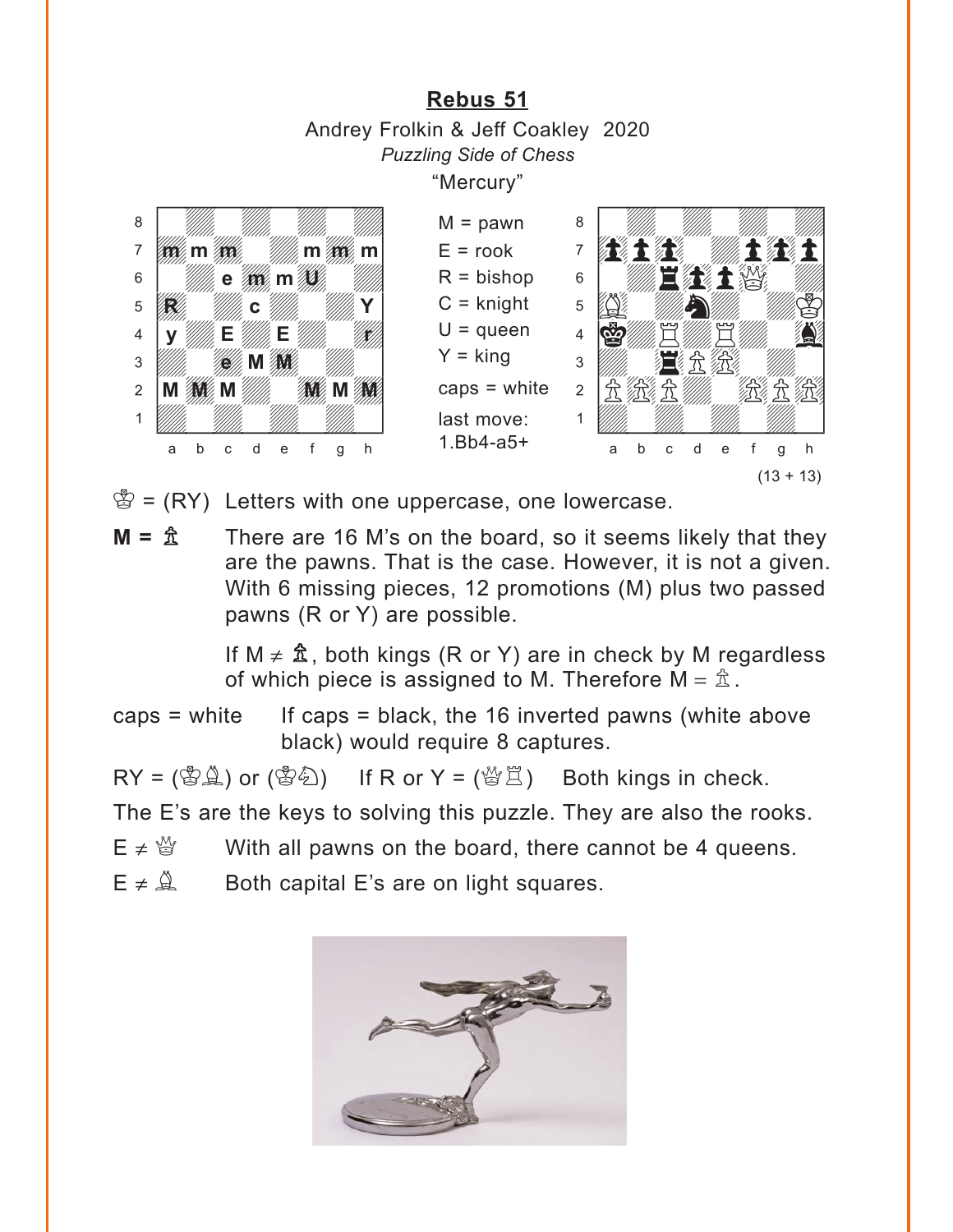**Rebus 51** *continued*



- $E \neq \hat{\varphi}$  Trickier to prove. If  $E = \mathcal{E}$ 
	- $RY = (\bigcircled{w} \mathring{A})$
	- $CU = (\mathcal{C} \times \mathbb{Z})$
	- $U \neq \overleftrightarrow{\Pi}$  If  $U = \overleftrightarrow{\Pi}$

There is a white rook (f6) outside the white wall of pawns. This required a cross-capture of pawns by e2xd3 and d2xe3 to temporarily open a file.

Black is missing a bishop and two rooks. So one of the pieces captured on e3 or d3 was a rook. For that rook to escape from behind the black wall of pawns, there was also a cross-capture of pawns by ...e7xd6 and ...d7xe6.

But here lies the contradiction. What was the first piece captured by either side?

None of the missing pieces (white QRB; black RRB) could escape the 1st or 8th rank until one of pawns (d2 e2 d7 e7) made a capture. But that first capture could only occur if one of the opponent's missing pieces (white QRB; black RRB) was already free to move. Therefore  $U \neq \overline{A}$ .

With all 4 knights on the board, there is no missing piece to account for the first capture!

 $C \neq \mathbb{Z}$  If  $C = \mathbb{Z}$ , the same argument applies as if  $U = \mathbb{Z}$ . There must be cross-captures by both sides and no missing pieces are available for the first capture.

So  $F \neq \hat{\varphi}$ 

 $E = \mathbb{Z}$  Time to refresh our diagram.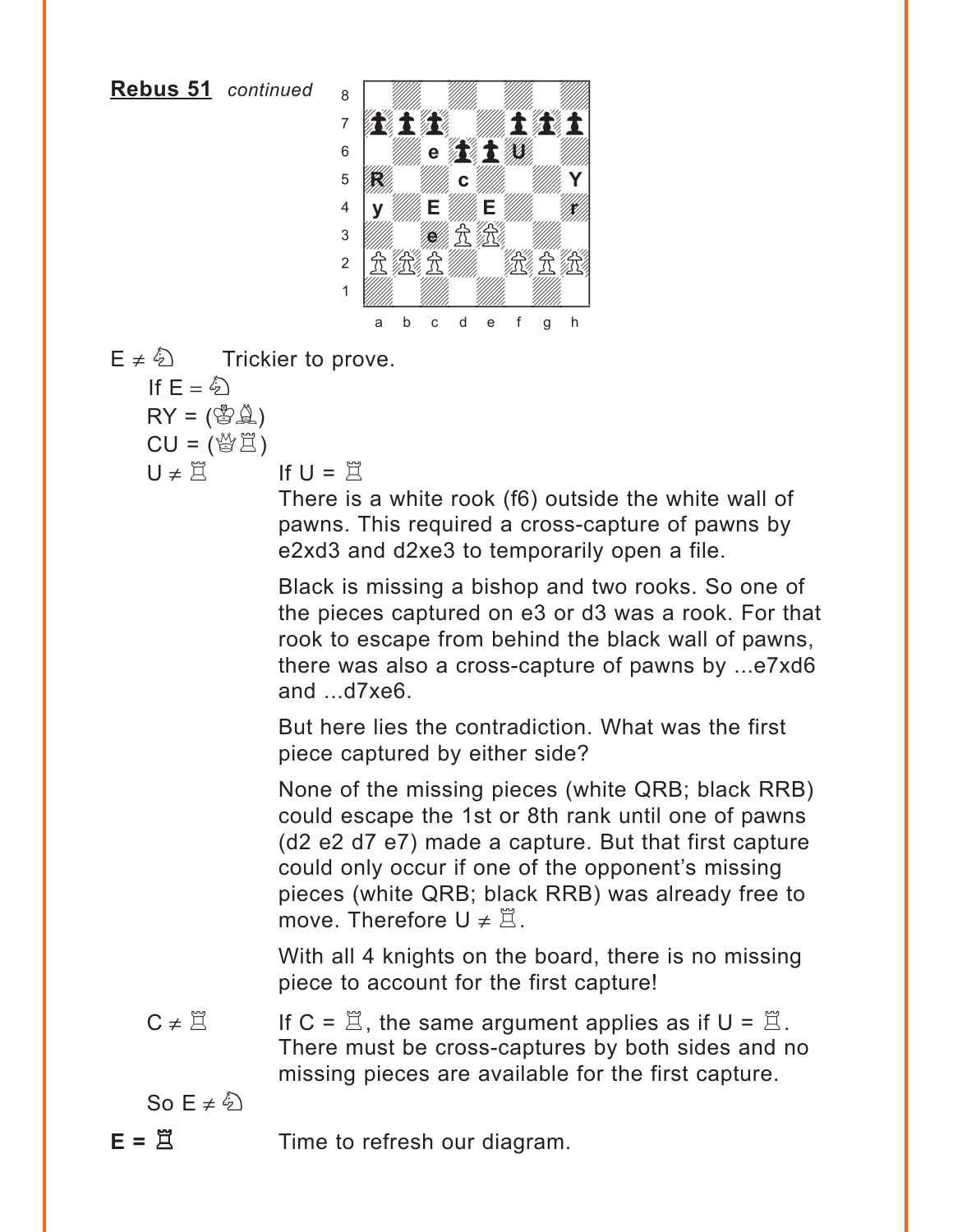**Rebus 51** *continued*



The black king (Y/a4 or R/h4) is in check by a white rook.

**U** =  $\mathbb{Q}$  **C**  $\neq$   $\mathbb{Q}$  (d5) Both kings in check.  $RY \neq \overset{M}{\oplus}$  RY = ( $\overset{m}{\oplus} \overset{m}{\oplus}$ ) or ( $\overset{m}{\oplus} \overset{m}{\oplus}$ )  $Y = \&$  If R =  $\&$  Impossible double check (e4 f6).  $CR = (\hat{\mathbb{A}}\hat{\mathbb{Z}})$ with the set of the set of the set of the set of the set of the set of the set of the set of the set of the set of the set of the set of the set of the set of the set of the set of the set of the set of the set of the set a **chunga a chunga a chunga a chunga a chunga a** 7 **and the Winter Point** 6 **MAE SER FRY**  $\overline{\mathbf{E}}$ 4 SWADAWA 3 W. C. ÛP)Pdw)P)] **R c r** 

Both sides have two rooks in front of their pawns, which required the cross-capture of pawns on d3 e3 d6 e6.

1 *Udwarddwrain ym y cyfei*riadau a b c d e f g h

There are 6 missing pieces, 3 of each colour. Four of them were taken by the pawns.

*RB exclusion*: The cross-captures on the ed-files cannot free both rooks and both bishops. Two rooks and one bishop can escape or two bishops and one rook can escape, but not all four.

Hence, each side had one bishop captured on its original square. That accounts for all 6 missing pieces, so no other captures are possible in the retroplay.